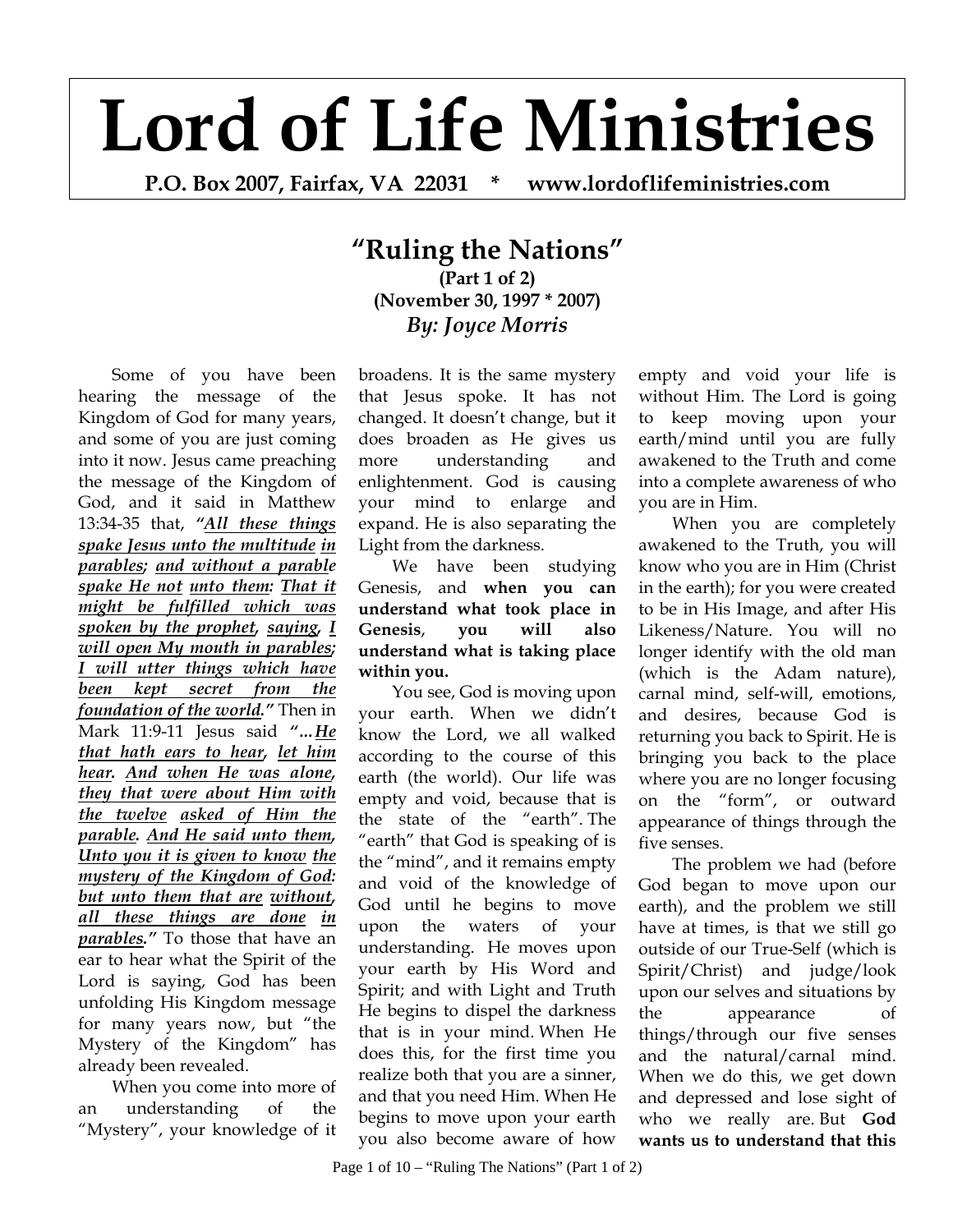**is the day and hour in which we cannot rely on the appearance of things! This is the Day and the Hour that we must totally rely on the Word and Spirit of God! Why? Because this is the hour in which we are becoming the Word and the Spirit!** 

The Word will never be removed. It will always remain, because it has been in the plan of the Father from before the foundation of the earth to change us into His Word! God is changing our mind. We are to present ourselves to Him as a living sacrifice; and allow Him to transform our thinking to where we understand that we are a man of Faith who will not be defeated. We are not defeated! We are not a man of discouragement or depression; but **WE ARE ONE NEW MAN WALKING IN THE EARTH BY FAITH (THE FAITH) OF THE SON OF GOD! WE ARE NOT RELYING UPON OUR OWN STRENGTH, BECAUSE WE HAVE LEARNED TO DEPEND ON THE CHRIST IN US!** 

Over time we have begun to understand through the Word and the Spirit of God, that we are Spirit. We are Christ in the earth! We are one of His anointed ones that He has placed in the earth, and we are here for His purpose and not our own. God is literally taking us back to Genesis where He began to declare His plan for man. *"And God said, Let us make man in our Image, after our Likeness"*. (Genesis 1:26). He is causing us to return to BEING SPIRIT; a Spiritual man in the earth. If you are discouraged at times, then it is because you are still walking in this earth (in your natural, worldly, carnal mind where you see everything

through your five senses, rather than through the mind of Christ and Faith.

Every now and then, a thought will come in and try to change your mind. This happens because there is still something in us that entertains that thought. I have also learned that when I ask God to help me, I am able to overcome and rid my mind of that thought. When I do this I am able to walk in Victory rather than defeat and discouragement.

God is transforming the mind through the "incorruptible seed" that He is shining upon our earth/mind. He is giving us a Word week after week, and it is very important to get the tapes and listen to them. Let the Word become a part of you. Listen to the tapes over and over again until it sinks in. In Ecclesiastes 11:1 it says, *"Cast thy bread upon the waters…"*. Well the bread (the Word and the Spirit) is being cast upon the waters of your understanding - by God! And as He casts His Bread upon the waters of your understanding, IT (the Bread/Word and Spirit) is going deep into your mind and consuming everything that is not like Him. Your mind is being consumed with God's Word; and as you allow the Lord to transform your mind into the mind of Christ, He is separating the Light from the darkness, because darkness is ignorance.

There may be some areas in your mind that need to change but you are not aware of them. God knows what is there, whether you do or not. Hebrews 12:4 says, *"For the Word of God is quick, and powerful, and sharper than any twoedged sword, piercing even to the* 

*dividing asunder of soul and Spirit, and of the joints and marrow, and is a discerner of the thoughts and intents of the heart."* If there are still some areas in your mind that need to be dealt with, God will shine His Light into them. He will do it! He will shine His Light and separate the darkness from His Light in you.

All sin begins with a thought in the mind, and any area in the mind that causes you to sin needs to be changed. God must move upon the earth in you (those dusty, carnal, worldly areas of thought buried in the subconscious of your mind), in order to deal with the roots of everything in you that is not like Him. The roots of those things may even stretch back into generations. But rest assured, no matter what or where they are from, God knows how and when to deal with each of these things in you - to both set you free, and to transform your mind into the Image, Likeness and Nature of His Own! Every thing or thought in your life that does not produce the Fruits of the Spirit/Tree of Life/the Nature of God in you, and that does not minister Life to you or creation, must be cut off at its roots and cast into the fire to be consumed. If God doesn't shine His Light into those areas of darkness and expose the roots of sin and death still in you, they will continue to produce the fruits of the tree of knowledge of good and evil. And, if you partake of those fruits/thoughts in your mind and yield to them, they will take on the form of sin and become death to you (both Spiritual and physical). Romans 6:23 says*, "For the wages of sin is*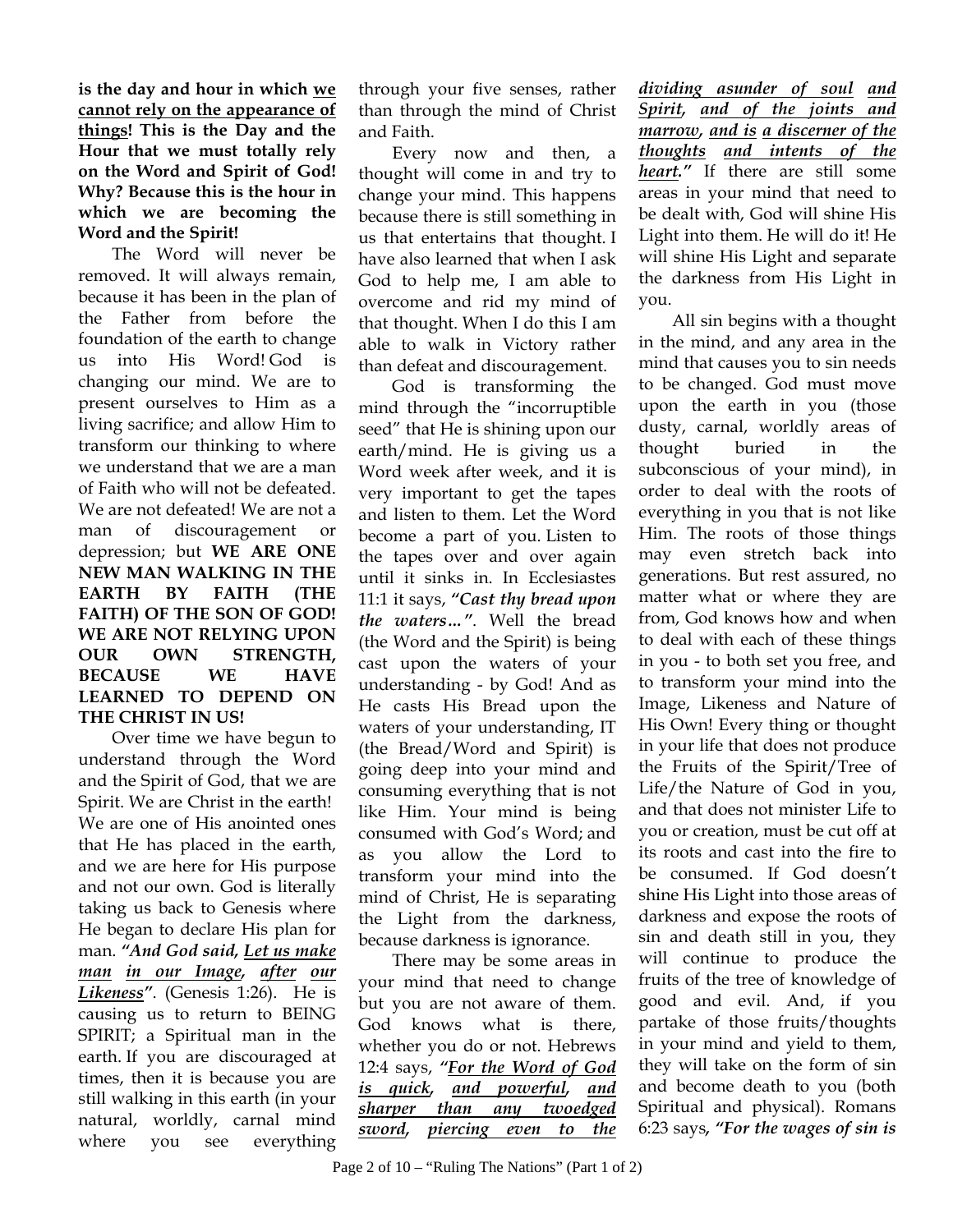#### *death; but the gift of God is eternal life through Jesus Christ our Lord."*

Sin comes in many forms. It could come in the form of doubt, unbelief, hate, jealously, fear, lust, or something else. No matter what form it takes on, the bottom line is that all sin comes from ignorance (darkness) in the mind. When we walk in fear, we are walking in ignorance. When we walk in doubt and unbelief, we are walking in ignorance. When we walk in defeat, we are walking in ignorance. When we walk in jealousy, strife, or in the lust of the flesh, we are walking in ignorance.

This is the reason why God is separating the Light from the darkness in you and me. He is sifting what is in your mind, and bringing about purification. He is purging each and every one of those thoughts in us/our mind that have hindered us down through time. Our generations have also hindered us; so in the Beauty of God's plan to deal with all the darkness in us, God is also restoring and bringing our generations into the Light!

In Joel 2:25 God said, *"And I will restore to you the years that the locust hath eaten, the cankerworm, and the caterpiller, and the palmerworm, My great army which I sent among you. "*  He is restoring all the years that the cankerworm has eaten. The cankerworm represents every thought in your mind that has eaten away the Life, Peace, and Joy that God wants you to have. God is restoring Himself in a people, and said in Genesis 1:26-27, *"Let Us make man in Our Image, after Our Likeness…So God created man in His Own*

*Image, in the Image of God created He him; male and female created He them."* He is declaring here for the very first time, what His purpose and plan for man is! He said that He would first *"make"* or create man in His Own *"Image."*

In Genesis 1:26 God declared His plan for man, and then in verse 27 He started the process that would bring His plan to fruition. In Genesis 1:27 it said that, *"God created man in His Own Image".* So God first made man a Spiritual being; perfect in every way without sin. Then in Genesis 2:7 it says that God began the process of forming man. It says, *"And the Lord God formed man of the dust of the ground* (meaning: God took Adam from the realm of the Spirit and placed him into an earthen vessel/physical body, *"and*  (when God) *breathed into his nostrils the Breath of Life* (the Word and the Spirit of God)*"*, *"and man became a living soul",*  that could now contain and have the mind of Christ/Nature of God formed and expressed through him in the earth*.*

He is still doing this today. The Father alone knows the day and the hour when that One New Man shall be fully formed in the earth. How long this process takes doesn't matter to God, because He is not limited by time or anything else.

In John 1:14 it says that, *"…the Word was made flesh, and dwelt among us…".* **NOW GOD IS CAUSING** (forming or transforming) **OUR FLESH** (by His Word and Spirit - through the renewing of our mind) **TO BE THE WORD! He is bringing to fruition the plan He first** 

**declared in Genesis 1:26-28!** God is doing it! He is building the house, not us, and He is doing a tremendous work!

Jesus was the Fulfillment of that Word spoken in Genesis chapter 1. He was, and is the Firstborn amongst many brethren/Sons, who just like Jesus (*"…male and female created he them"*) will also be able to say, *"…he that hath seen Me hath seen the Father…".*  1John 3:2 says, *"Beloved, now are we the Sons of God, and it doth not yet appear what we shall be: but we know that, when He shall appear, we shall be like Him…".* Those Sons that are allowing God to move upon their earth and deal with everything in them that is not like Him, will be transformed into ALL THAT HE IS! They will not only look like God, but they shall have His Nature, Power, and Authority. They will move as God in the earth. They will be as God intended and commissioned them to BE from the beginning (Genesis). They will, *"Be fruitful, and multiply, and replenish* (restore) *the earth, and subdue it* (meaning: "bring it/creation under the subjection of the Word and Spirit of God)*: and have dominion* (rule and reign over) *over the fish of the sea, and over the fowl of the air, and over every living thing that moveth upon the earth* (all creation)*."* In other words, they will be as Christ in the earth, ruling and reigning over all creation; and in the Love and Authority of God Himself they will restore all things back to that place before the fall, where (in Genesis 1:31) God looked upon the end result of ALL that He had made and set in motion,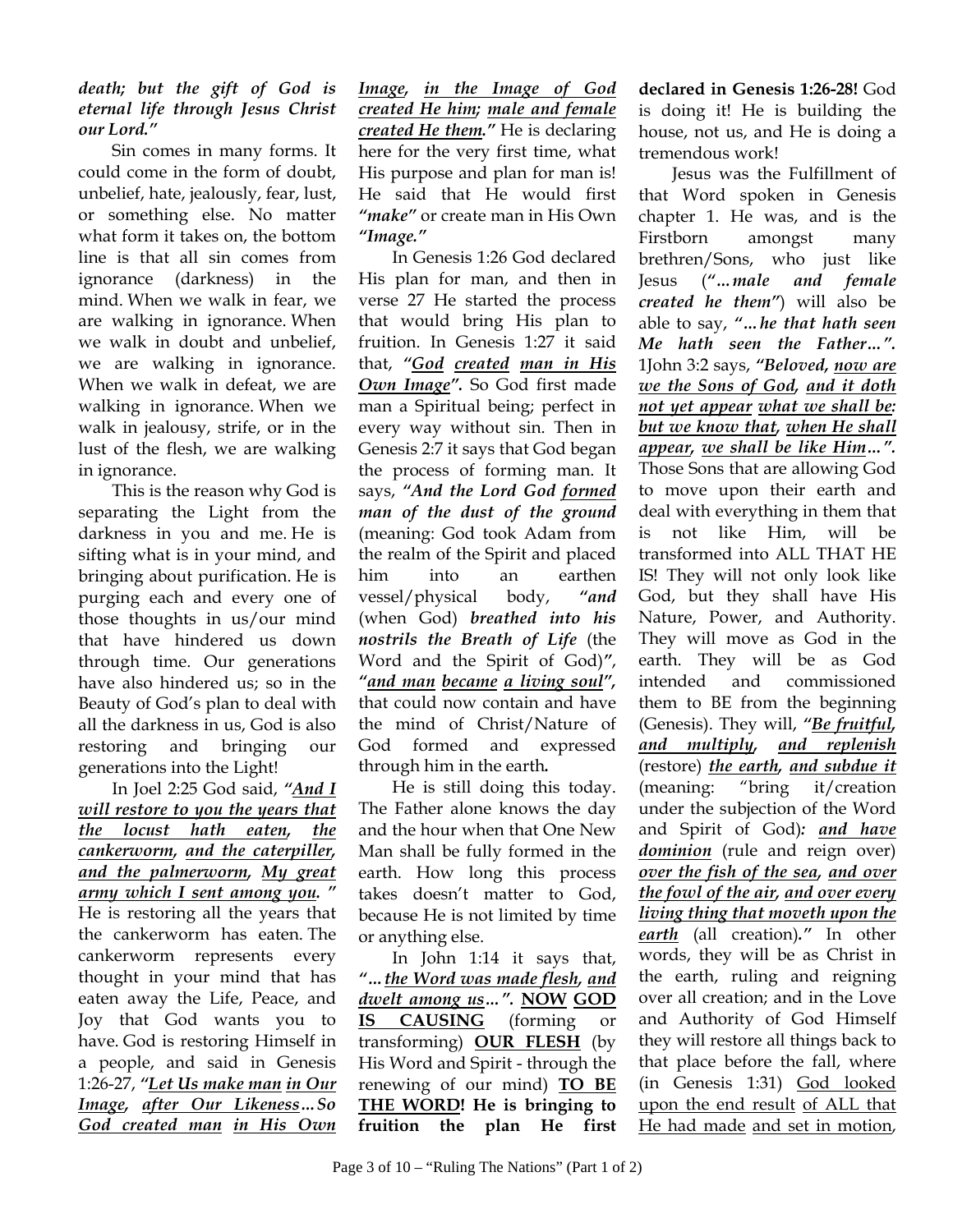and then, "*Declaring the end* (result/the finished product) *from the beginning, and from ancient times the things that are not yet done*, *saying, My counsel shall stand, and I will do all My pleasure:"* (Isaiah 46:10) and said, *"…it was very good."* 

I am really excited about what the Lord is doing in you and me right now. He is taking us through the renewing of our mind, back to Genesis so that we can BE who He created us to BE. He is creating and forming a man today that will go forth in His Image and Likeness/Nature. He is creating and forming One New Man in the earth; and whether you like it or not - you were both chosen and predestined in Christ to be part of this man. You can fight it all you want, but if you do you also run the risk of missing out on your inheritance and what you could have had, and been part of in Him. If you do not yield your will to the Father and allow Him to deal with you as with a Son now - you may very soon regret it! Hebrews 12:6-8 says, *"For whom the Lord loveth He chasteneth, and scourgeth every Son whom He receiveth. If ye endure chastening, God dealeth with you as with Sons; for what Son is he whom the Father chasteneth not? But if ye be without chastisement, whereof all are partakers, then are ye bastards, and not Sons."* 

The Lord has been telling us for some time now, that it is later than we think. If you don't press in now and allow Him to deal with you, you might have to wait a thousand years, just as those who will not be a part of the first resurrection.

Revelations 20:6 says, *"Blessed and holy is he that hath*  *part in the first resurrection: on such the second death hath no power, but they shall be priests of God and of Christ, and shall reign with him a thousand years."* That is a blessed individual! That individual is *"BLESSED"* because he is coming into the Image of the Father, and will reign with Him for a thousand years!

I want to tell you that **this is the day that God is causing some peoples souls to be beheaded!** There are some people who are not going to live in their soul anymore! They are not going to live in their emotions and desires; and they are not going to give in to their own self-will anymore! Their soul is being beheaded, because God is consuming the appetites and lusts of the flesh from within them. He is consuming the thoughts in the mind that have kept us from obeying Him as Lord!

I am glad that He is beheading our souls, because there can only be ONE HEAD, and that head is Jesus Christ! When our soul is beheaded, it will finally be in total union with God. Some of you have decided to lie down and be one with the Christ, but as your soul begins to lie down with the Spirit of the Lord there will still be times when your soul will want to do its own thing; entertain negative thought; or have a pity party. During these times you will have to tell your soul to "Shut-up, soul! I am going to do what the Father wants, because I am living by the Word and the Spirit of God." Outside of a union with Christ, the soul brings nothing but destruction. We

cannot live by what our soul dictates. If you let it, the soul would lead you to death and hell.

God is causing our soul to come into a union with Himself/Spirit, by causing our soul to lie down with the Spirit of the Lord in us. You are being caught up in the Spirit and mind of Christ to cause you to rise above and overcome the hells and discouragement in your mind. This does not mean that you will not have problems; you will however know how to deal with them and nip them in the bud. You won't react to situations like you did in the past, because you are letting God change/transform your mind and your thinking. You are letting Him change your attitude and your ways; and you are conforming to His Word! You are beginning to walk in His Word and His principles; telling your soul to line up with the Word.

I am reminded of the man in the New Testament who was lame. He was born lame and couldn't walk. Some of God's people are just like that, in that they have never been able to walk in the Spirit. However, one day this man saw Peter and John. He saw the Word and the Spirit standing in front of him. *"Then Peter said, Silver and gold have I none; but such as I have give I thee: IN THE NAME OF JESUS CHRIST OF NAZARETH RISE UP AND WALK. And he took him by the right hand, and lifted him up: and immediately his feet and ankle bones received strength. And he leaping up stood, and walked, and entered with them into the temple, walking, and leaping, and praising God."* (Acts 3:6-8). Peter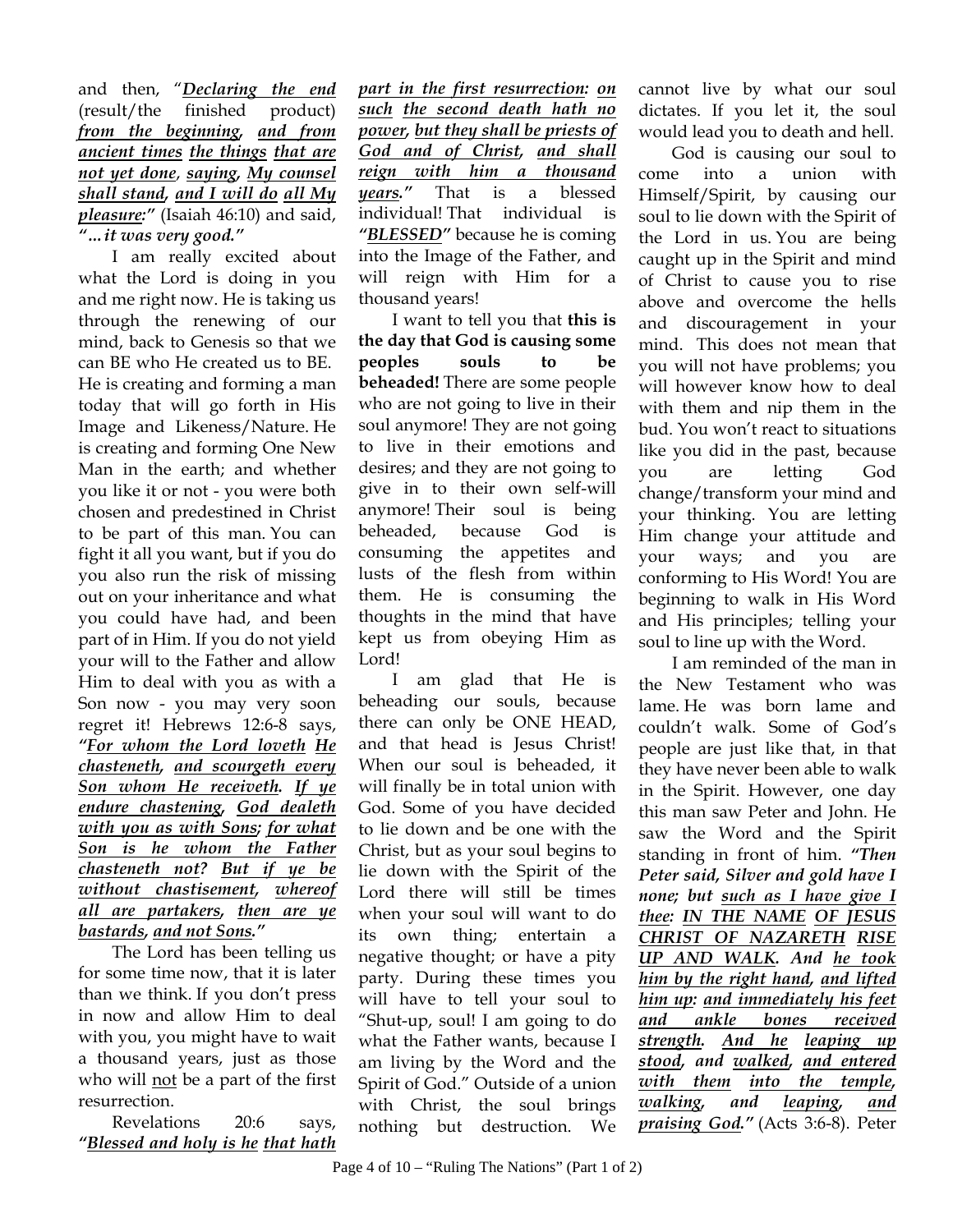#### was not just speaking "the Name" that is above all names; **he was speaking "IN THE NAME/NATURE" OF JESUS CHRIST OF NAZARETH**.

In other words, IN THE NATURE and SPIRIT OF JESUS CHRIST/THE WORD OF GOD, Peter was declaring, "Son, you were born into that hellish state, but you do not have to be lame anymore. You can stand on your own two feet, arise above, and come out of that corrupt realm of dust, death, and hell.

 Some of God's sons have walked in corruption for a long time, but God sent Jesus to deal with that corruption so that WE CAN ARISE! That's what is happening today! Some of God's people are beginning to ascend in the Spirit! We are beginning to ARISE from those thoughts in the mind that have robbed us for years.

The Lord has been dealing with our generations and the subconscious of our mind. He has shown us that the mind has both a conscious and a subconscious; and He knows that from our childhood right on up to where we are now in adulthood, we have learned and experienced many things. We have all gone through a great deal (some more than others) and many things like fear have embedded themselves within us. All these things have been buried within our subconscious, but God is driving them out by His Spirit and Word. I thank God for what He is doing in us, and for where He is bringing us in Him!

The Lord gave me this principle about the elephant. When an elephant is young someone attaches a rope to his

leg, and by doing so lets him know that he is not free to leave. As time goes by, that same elephant grows up to where it is massive in size and strength. There is no way that that rope could physically keep him from leaving; but the elephant doesn't know that. It is not the rope that is holding him there; it is a thought in his mind. It is held back by what it had been taught when it was little. In his mind, that little rope is stronger than he is, and the elephant cannot move beyond the limitations that the rope has placed upon its life.

Just like that elephant, God's people have been limited as well. Even though they have been given the Power and Authority of God through Christ; and even with all the knowledge, understanding, and revelations they have received from the Holy Spirit; like that elephant, thoughts in the mind have placed limitations on their life and how God can use them. Like that little rope on the elephant's leg - fear, doubt, unbelief, discouragement, depression, and many other things (that have been embedded in the subconscious of their mind), continue to keep them bound and from arising in the FULLNESS OF WHO THEY ARE IN CHRIST! All of the things that we were taught (outside of the Word and Spirit of God) from childhood on up, still keep us bound to different degrees today.

But I want to tell you, GOD is getting to the root of these things! He is going into the subconscious of our mind and rooting them out! He is burning them up so that we can arise, and ascend, and begin to come into a realm that is not limited!

The only thing that holds that elephant is a thought (what he has been taught). Do you not realize that we look just as dumb as that big elephant? That elephant has all the power and strength in the world; and with one yank of his leg that little rope (or even a heavy chain) would break and he'd be free! Only a thought is holding him there!

All that has truly held us back from arising into the fullness of who and what God has created and is forming us to be - are thoughts! God's Word says in 2Corinthians 10:4-5 that, *"(…the weapons of our warfare are not carnal, but mighty through God to the pulling down of strong holds;) Casting down imaginations, and every high thing that exalteth itself against the knowledge of God, and bringing into captivity every thought to the obedience of Christ."* We are waiting for God to do something in our situations, but He is waiting for us to rise above them! Why? Because, this is when the change in us will come in us! He is also waiting for us to allow Him drive out those thoughts that keep us bound within our situations. This is what the Lord is saying today, **"Lay aside every heavy weight that so easily besets you."** Just as it is written in Hebrews 12:1, He is saying to each one of us right now, *"Wherefore seeing we also are compassed about with so great a cloud of witnesses, LET US LAY ASIDE EVERY WEIGHT, AND SIN WHICH DOTH SO EASILY BESET US, and LET US RUN WITH PATIENCE THE RACE THAT IS SET BEFORE US."* Lay aside every thought in your mind that keeps you from walking on the course of LIFE in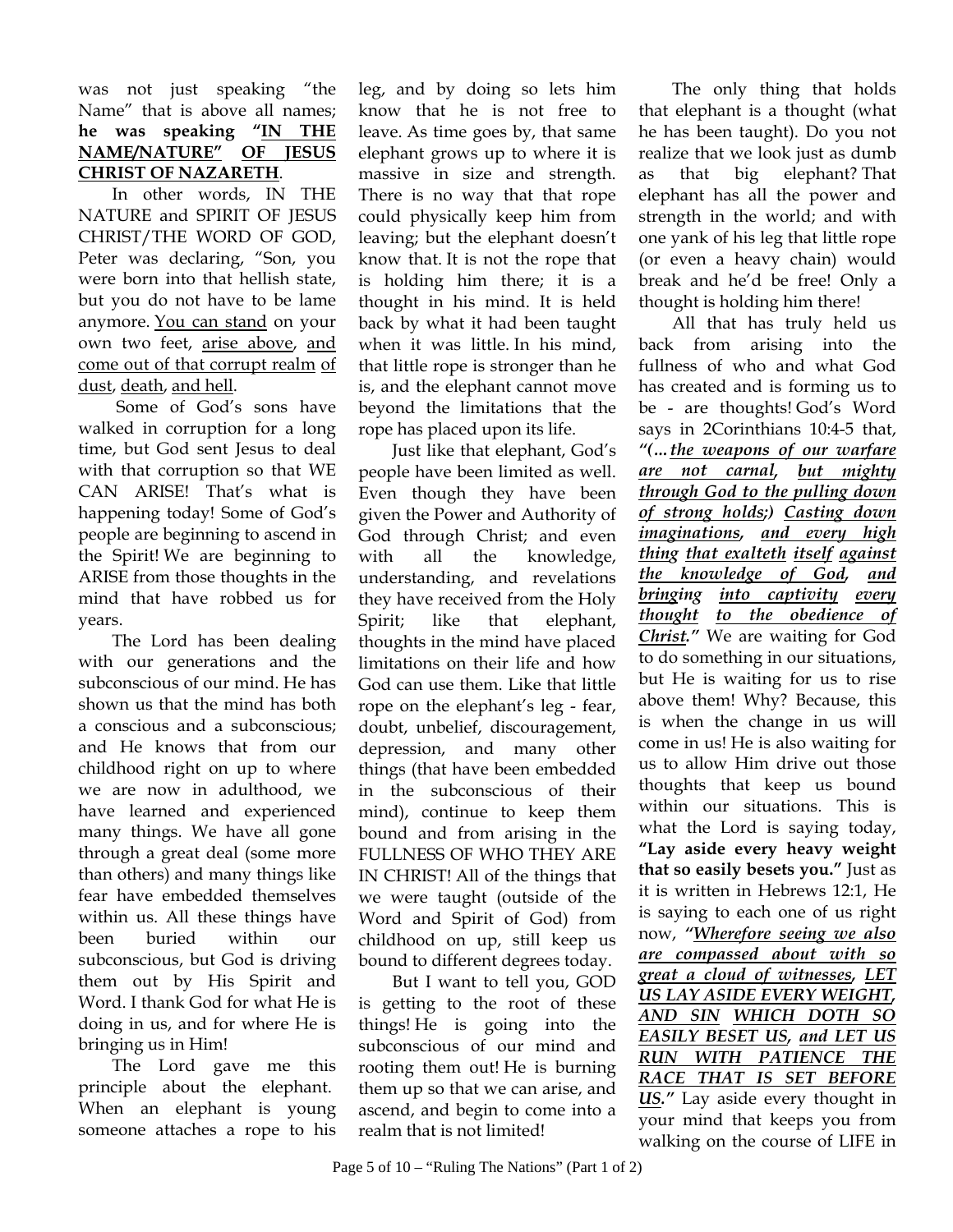Him. Jesus said in John 10:10 that He came that we *"…might have Life, and that they* (we) *might have* (possess and enjoy) *IT more abundantly."* 

Let's define **"LIFE**". We know that "Life" is the opposite of "death". "Life" is also totally different from "hell", because when you have "Peace" in your mind, you are full of "Life". When there is no "Peace" in the mind, it is "hell". You may find yourself in a situation that "looks" really bad; and if you do, this usually means you are looking outside of yourself (your True-self, which is Christ/the mind of Christ/the Spirit). When we go outside of ourselves, we look (and live) by the appearance of things, we get caught up in the problem or situation. It could be a problem with your family, your job, or with friends; but no matter what it is, if we look at the appearance of things and/or how those around us are behaving, we get caught up in that. Whenever we begin to dwell upon the appearance of our problems and situations in the natural (rather than go within to hear from God about our situation), we loose our Peace and go right into hell in our mind.

God wants us to go within where He is! Jesus said in Luke 17:20-21 that, *"The Kingdom of God cometh not with observation: Neither shall they say, Lo here! or, lo there! for, behold, the Kingdom of God is within you."* It also says in Romans 14:7 that, *"…the Kingdom of God is not meat and drink* (it is not on the outside o you); *but Righteousness, and Peace, and Joy in the Holy Ghost."* And in 1Corintians 4:20

that, *"…the Kingdom of God is not in word, but in Power."* This is the day of going within - in the Lord! God doesn't want us to get caught up in the appearance of things; He wants us to go within to deal with those thoughts that are drawing us into bad situations, and rise above them in Righteousness, Peace, and Joy in the Holy Ghost. He wants us to go within to commune with Him, and arise in Power. We have all been caught up in the appearance of various situations in our life, but God wants us to go within, present our bodies, minds, and situations to Him as a living sacrifice, and allow the Word and Spirit to change and transform us from within. The more we go within and allow Him to deal with those things in us that are still not like Him, the more we will see our situations change as well.

The Father has put me in some strong, hellish situations, where no solution seemed possible in the natural. Sometimes we are able to handle a situation for a few days, but as time passes and still there is no change in sight, worry and fear set in, causing us to stumble in our walk with thoughts of doubt and unbelief.

Far too often we forget that God's timing is very different from ours. God moves in His Own sweet time, but He is never late. Have you ever noticed that the solution to your problem or situation never comes when (or even how) you think it should; but it always comes just when you need it the most? God is never late! As you get out of the "appearance" of your situation and enter into His Rest, you also

realize that it wasn't as bad as you had earlier thought and imagined it to be. You also wonder within yourself, "Why was I worried? Why didn't I have more faith and trust in God?"

Whenever your soul causes you to get back in your feelings, emotions, and the carnal mind you go right into death and hell in your mind. Whenever you walk out of the Word and the Spirit in your mind and thoughts, this happens because you reap what you sow. When you sow to corruption, you reap corruption it's as simple as that! I'm talking about any thought that corrupts your mind. We have all had thoughts that corrupted our mind, and every one of us is a "SOWER". You are either "sowing" to the Spirit, or "sowing" to the flesh. It all takes place in the mind!

None of your problems are outside of yourself. They might look like they are in the natural; and you might think that they are as well; but in reality, the true problem is the way that you look at your situations! The problem is in the mind! I am not saying that you don't have problems and situations that are outside of you, but God is allowing them to come your way for a reason. He is trying to teach you how to stay in the Spirit and trust in His Word no mater what is happening around you. That is what this is all about. He is using the situations in our lives to teach us to walk in the Spirit and rely on Him, rather than of on our own strength and carnal reasoning. Both Proverbs 14:12 and 16:25 says, *"There is a way that seemeth right unto a man, but the*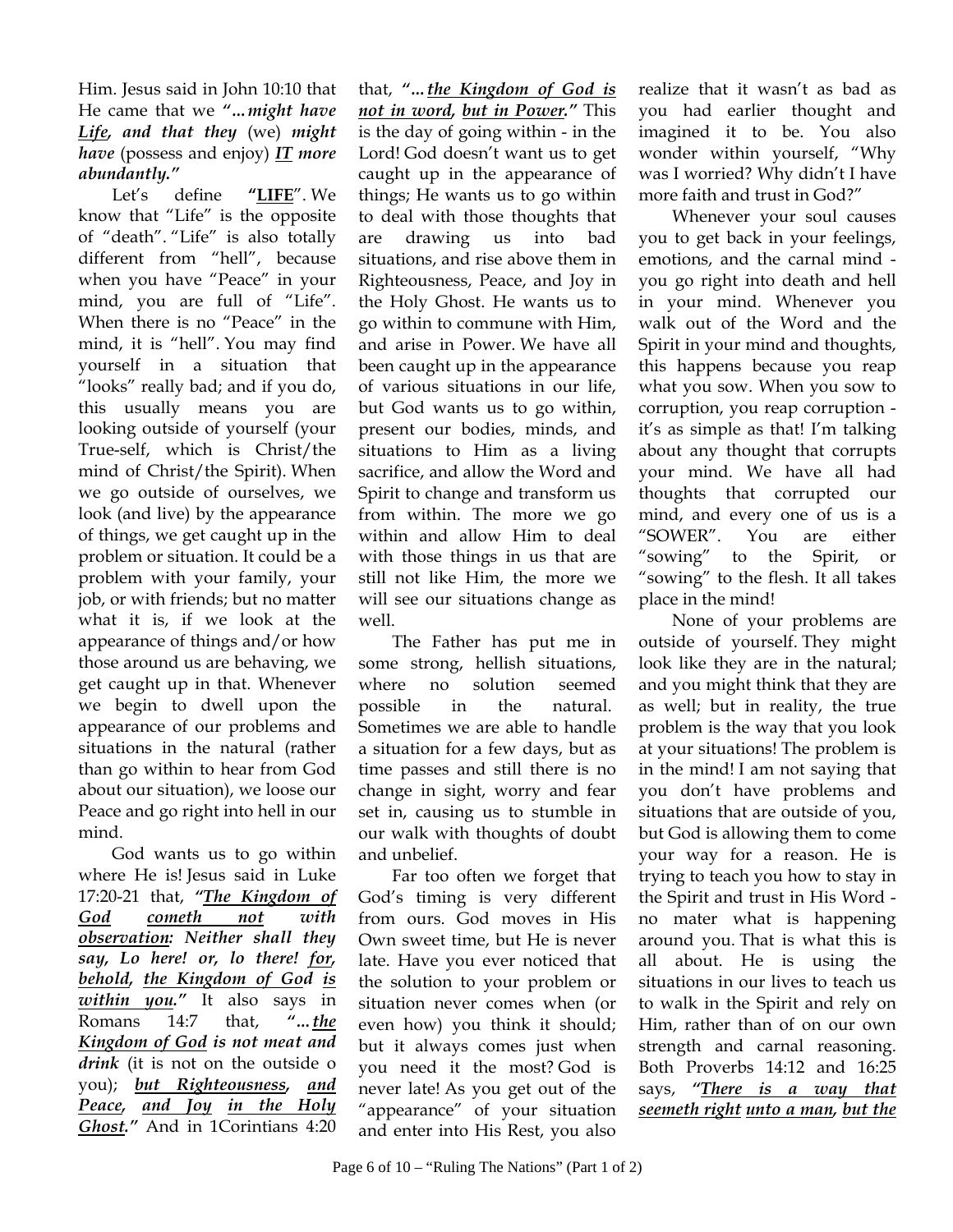### *end thereof are the ways of death."*

The problem is that we have been used to doing everything in our own strength, according to the way that we thought or wanted to do things; now God has to strip us of that type of mentality and way of doing things. He will break us to where we are no longer in control; and when we are no longer in control, He can take over as Lord of every area of our life. He will lead us and guide us in the way that we are to go, and we will learn that it is better for God to be in control.

We have been so used to being in the driver's seat all our lives, while God has taken a backseat to what we wanted, or thought we should do. Now He is going to take over and do the driving. God wants to rule over our house! That is what it means for Christ to be Lord of our life! He wants us to depend on Him.

I want to give you an example here. When we were little children, we had to depend on our parents. But later as we grew up, we became too big for our britches (so-to-speak). As teenagers we thought we knew everything; we rebelled and wanted to leave home; ego and pride set in and affected our lives right through to adulthood. Then in God's timing, He comes along and begins to break you down (humble you), until you become like that little child again.

In the Garden of Eden, Adam made a choice. Adam came to the place where he didn't want to depend on God anymore. Instead, he wanted to do his own will; make his own choices; and he wanted to do it in his own strength. God gives us a choice,

and we choose between Life and death every moment of every day. We choose Life or death in our thoughts, words, and actions all the time. The problem is that we can get so used to death and the negative that that is all we know. We can come to the place where do not know how to get out of it.

I lived in the negative for years, and that was all I knew until I allowed God to change my mind. I can still choose death, but I like the Life that is in Him far too much! I like the Peace and the Joy that is only found in Him! If at any time I seem to be losing this Peace, I immediately talk to God. I have learned by experience to know that when I start worrying about something, it is time to let go and release it to God. Worry is one of our worst enemies, and it all takes place in the mind. Worry causes a plague in the head. It is thoughts that keep going through your head continually. The thoughts plague your mind and keep you troubled. Have you ever had a thought that wouldn't quit; a thought that you wrestled with for days but could not seem to get rid of it? Well that is why God is moving upon your earth and trying to change your mind! He wants to set you free!

The Lord has been telling us for some time now that we are in the Third Day, and the Third Day is a day of Resurrection Life and Completeness in Him! He is saying that it is time for us to be caught up in Him!

Yes, there are some things going on right now that we need to remain alert and aware of. There are some people in the world today who are taking on

the image of the beast; and these people are going to remain in that state of worshipping the beast. In other words, these people are carnally minded and they worship the mind and the selfwill. There are some who are going to remain earthbound. On the other hand, God is saying that there are some people today who are being caught up in Him now! That this is the Day for us to be caught up in God! A New Day is dawning in the earth! And when you allow the Lord deal with your thoughts, you will be like Joshua.

I want to take you to Joshua chapter 3. "Three" in the scriptures means: "Resurrection Life". We know that Israel had already walked in the wilderness for 40 years; and notice that it was only the little ones (a new generation) that could come into the Promised Land. All the old ones and the renowned men that had come out of Egypt when God set them free could not enter in. Why? Because it says in 1Corinthians 15:50 that, *"…flesh and blood cannot inherit the kingdom of God; neither doth corruption inherit incorruption."* 

In other words, the carnal mind cannot inherit the Kingdom of God. God set them free from the bondage of Egypt (the world), but those of Israel who grew up in Egypt and knew nothing but Egypt all through their adult years, they chose to stay in the carnal mind. They wanted nothing to do with the manna (the Word and the Spirit) that God gave to them each day. God showered them with fresh manna (the Bread of Life) everyday. God put the Bread in His oven, baked it, and then showered it upon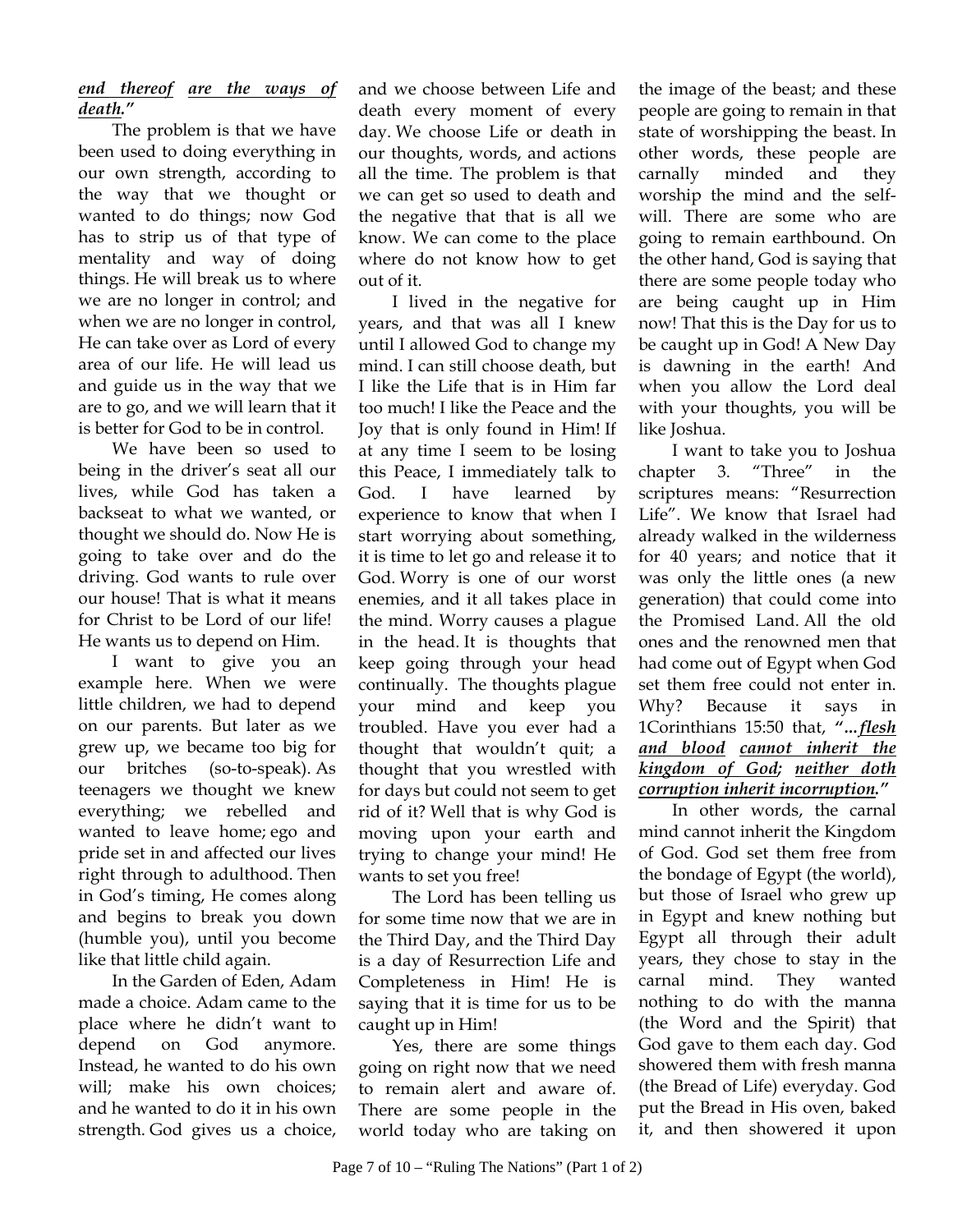them fresh every morning – and they didn't want it.

Some Christians today are eating moldy, stale bread. They prefer to eat bread that has been around for years. The Bread we are talking about is God's Word, but they have allowed it to become stale to where it has no life or substance left in it. The reason it is has become moldy and stale, is because some are teaching the same thing over and over again. What they are teaching has become old, and the life in it has dried up. God would not allow Israel to save any manna from one day and eat it on the next, except for on the Sabbath when they were to rest from their labors and worship Him. Why? Because He wanted them to partake of and consume fresh manna (a fresh Word) each and every day! If at anytime they did choose to save and partake of yesterday's manna (Bread/the Word), they would find it moldy and dry with the life and substance gone from it. Even so, the Israelites did not want the Fresh Bread/the WORD of God given to them fresh each day. They wanted to stay in the carnal mind and partake of the things that were familiar to them; those things that they had known all their natural life in Egypt (the world) through their five senses. They wanted to live by sight, and not by Faith. And, instead of Thanking God and Worshipping Him for all that He had done and provided to them they instead chose to murmur and complain all the time!

Murmuring and complaining will destroy you! It never changes a thing, and as long as you choose to murmur and

complain, your problem isn't going anywhere! By murmuring and complaining you are basically creating your own hells. God is not the one creating them; they are being created because of the state of your mind. We create either heaven or hell in our mind - one or the other. If you feed upon thoughts that have Life in them (thoughts that line up with, and come from the Word and Spirit of God), you create heaven and experience His Peace in your mind. However, if you feed upon thoughts that are negative and contrary to the Word and Spirit of God, you are feeding upon death, and quickly create one hell after another in your mind.

Saints, you have got a choice! Are you going to start getting a hold of God's Word? Are you going to start relying on IT, and becoming IT? The Israelites didn't want to eat the Word, because they knew that if they started eating God's Word, they would have to change. They would become like Him and have thoughts like Him. If you truly get a hold of what God is saying to you, Trust in His Word, and BECOME HIS WORD, then you will Think like God, Talk like God, and Act/Be like God. You will have His Nature.

Israel didn't want that, and unfortunately many Christians today still don't want that either. Why? Because to come into that place in Christ they would have to allow God to deal with their lives and bring change! Because of the condition of their hearts and minds towards God and His Word, Israel had to stay in the wilderness for 40 years - until all the old ones (except for Joshua

and Caleb), no matter how renowned they were, all died there without ever having entered in and possessing the Land that God had promised them.

This is happening again today. There are many people today who started out in God, but they either died or are dying in the wilderness. They never truly entered into the Kingdom of God and possessed what God had promised them and us today. What does it mean to enter into the Kingdom of God? When you enter the Kingdom of God, you enter into **RIGHTEOUS-NESS** (Right thinking/the mind of Christ)**, PEACE** (*"to be spiritually minded is Life and Peace" "…the peace of God, which passeth all understanding***,**  *shall keep your hearts and minds through Christ Jesus"*)**, and JOY (***"***…***joy unspeakable and full of glory: Receiving the end of your faith, even the salvation of your souls"*) **IN THE HOLY SPIRIT.** We are supposed to possess the Land/Kingdom of God and learn how to stay in it all the time, because as we possess it, feed off it, and allow it to become part of us, WE BECOME IT! We are to posses the land - not just read about it, talk about it, or occasional enter in just to go out again!

In Revelations 3:11-13 it says, *"Behold, I come quickly: hold that fast which thou hast, that no man take thy crown*. *Him that overcometh will I make a pillar in the temple of My God, and he shall go no more out: and I will write upon him the Name* (in other words, He will give him the Nature) *of My God, and the name of the city of My God, which is*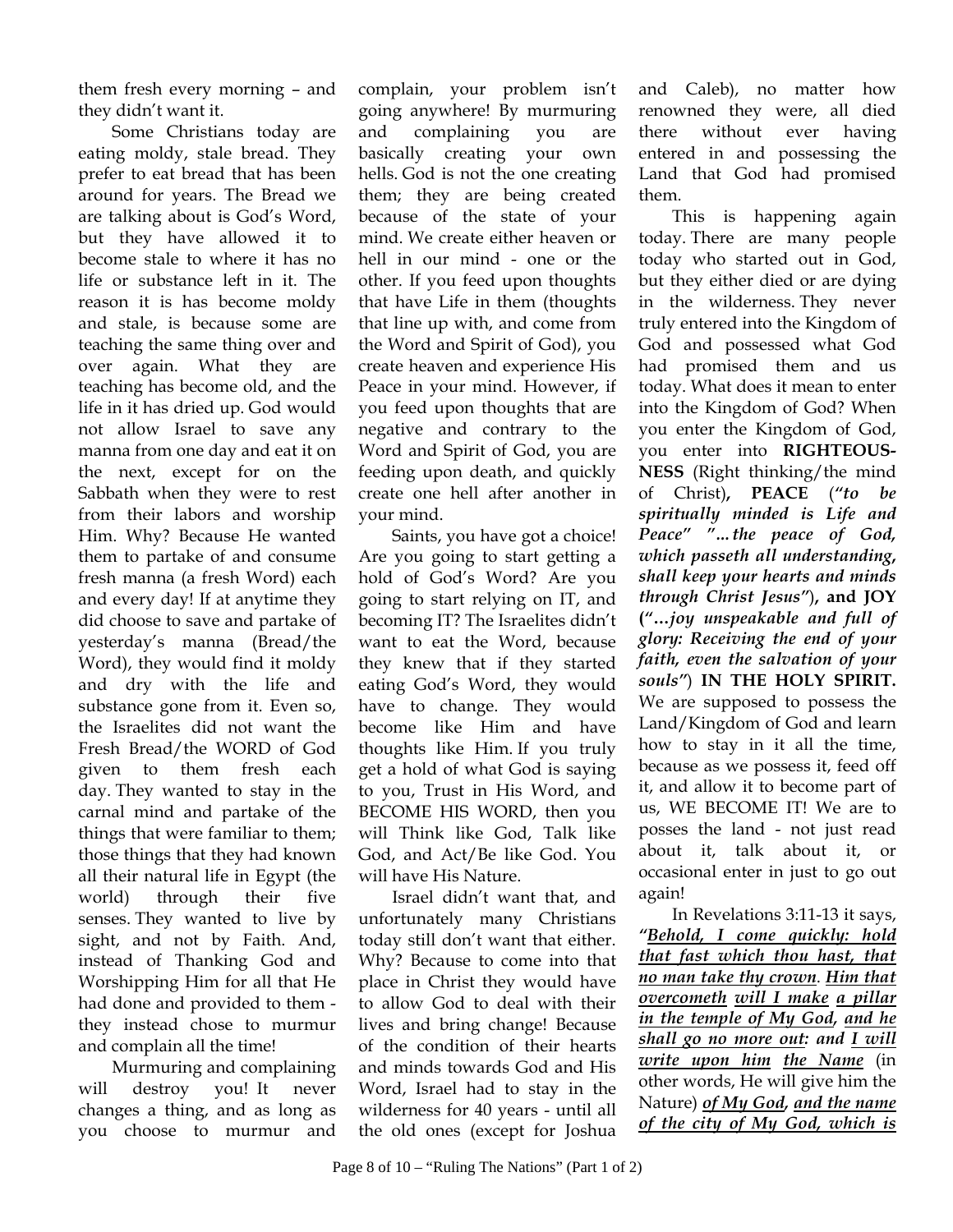*New Jerusalem* (the Bride of Christ/His Beloved, that has taken on His Nature and produced a Son)*, which cometh down out of heaven from My God: and I will write upon him My New Name* (they shall be as Christ in the earth)*. He that hath an ear, let him hear what the Spirit saith unto the churches*.*"*

In Joshua chapter 3 it was the little ones/a new generation that went in to possess the Land. In verse 1 it says, *"And Joshua rose early in the morning; and they removed from Shittim, and came to Jordan, he and all the children of Israel, and lodged there before they passed over."* That place named "Shittim" means: a thorny place; a valley. "Shittim" represents "the carnal mind". So basically what it is saying here is, Joshua and the children of Israel began to arise in the Spirit to where they could walk in the mind of Christ. They came out of the carnal mind, because the carnal mind can only reproduce thorns. The carnal mind cannot produce anything that has Life in it, so they removed themselves from that place.

I believe that is where the Lord has brought us. We have made up our minds that we do not want to live in the carnal mind; and because we do not want to live in that state anymore, we have removed ourselves from that place. It said that, *"…Joshua rose early in the morning…"***. "***Early in the morning"* speaks of the reason that we have been ascending. Why? Because A NEW DAY IS DAWNING IN OUR EARTH! This New Day is Christ rising up to take His rightful place in you and me as Lord. In this Day, He is

shining His Light into our minds to consume those thoughts that are not like Him. A New Day is dawning, and it is taking place right in your mind.

The first thing that the sun hits is "Zion". "Zion" means: "a Sunny Place"; and Zion is a people whose situations are beautiful. It is a people who have finally come into a realm in the Lord where they see all their situations as beautiful. Do we think that way all the time? No. No we don't, and that means that the Lord still needs to deal with some more of our thoughts. All your situations are working the Beauty of God's Nature into your life, and that is why you can count them all as beautiful.

Once again, Joshua 3:1 says that, *"…Joshua rose early in the morning; and they removed from Shittim, and came to Jordan, he and all the children of Israel, and lodged there before they passed over."* It goes on to say in verse 2 that, *"And it came to pass after three days, that the officers went through the host".* Before we go on, I want to go expound on the first verse a little more, because God has a company of people right now who are just like this. He has separated and called a people to Himself who are starting to arise and ascend in the Spirit. Many of God's people want to stay in Shittim (in the carnal mind and live according to their five senses, rather than by Faith), and because of this, they are not able to hear the things that are being said by the Spirit of the Lord today. But Jesus said in Matthew 13:16-17, *"… blessed are your eyes, for they see: and your ears, for they hear. For verily I say unto you, That many*  *prophets and righteous men have desired to see those things which ye see, and have not seen them; and to hear those things which ye hear, and have not heard them."*

In order for God to get you to "**Arise**", the North Wind must blow on you, and you have to come through the Fire of God Himself, *"For our God is a Consuming Fire"* (Hebrews 12:29). He must consume everything in you that is not like Him, whether it be in the conscious or subconscious parts of your mind; whether it be natural, spiritual, or even somewhere back in your generations. Nothing is hidden from God. He must go into every area of your life and consume every thing/thought, etc., that would enslave you and keep you earthbound in the hells of carnality and the five senses! Why? TO SET YOU FREE TO ARISE, WALK, LIVE, AND EVEN FLY IN THE SPIRIT WITH HIM FOR ETERNITY! To set you free to be that ONE NEW MAN that He spoke into being and has been forming ever since Genesis chapter one; that same man that He has chosen to work in and through (the full manifestation of Christ) to reconcile, restore, and set all creation (both visible and invisible) free to know the Father!

We have to come through the Fire! We cannot ascend any other way except through the Fire of God! It takes the trials and tribulations, and all of the situations we must endure and Overcome through the Blood, Word, and Spirit of Jesus Christ to get us there!

Years ago in the natural, I climbed some mountains. I climbed "Stony Mountain", and